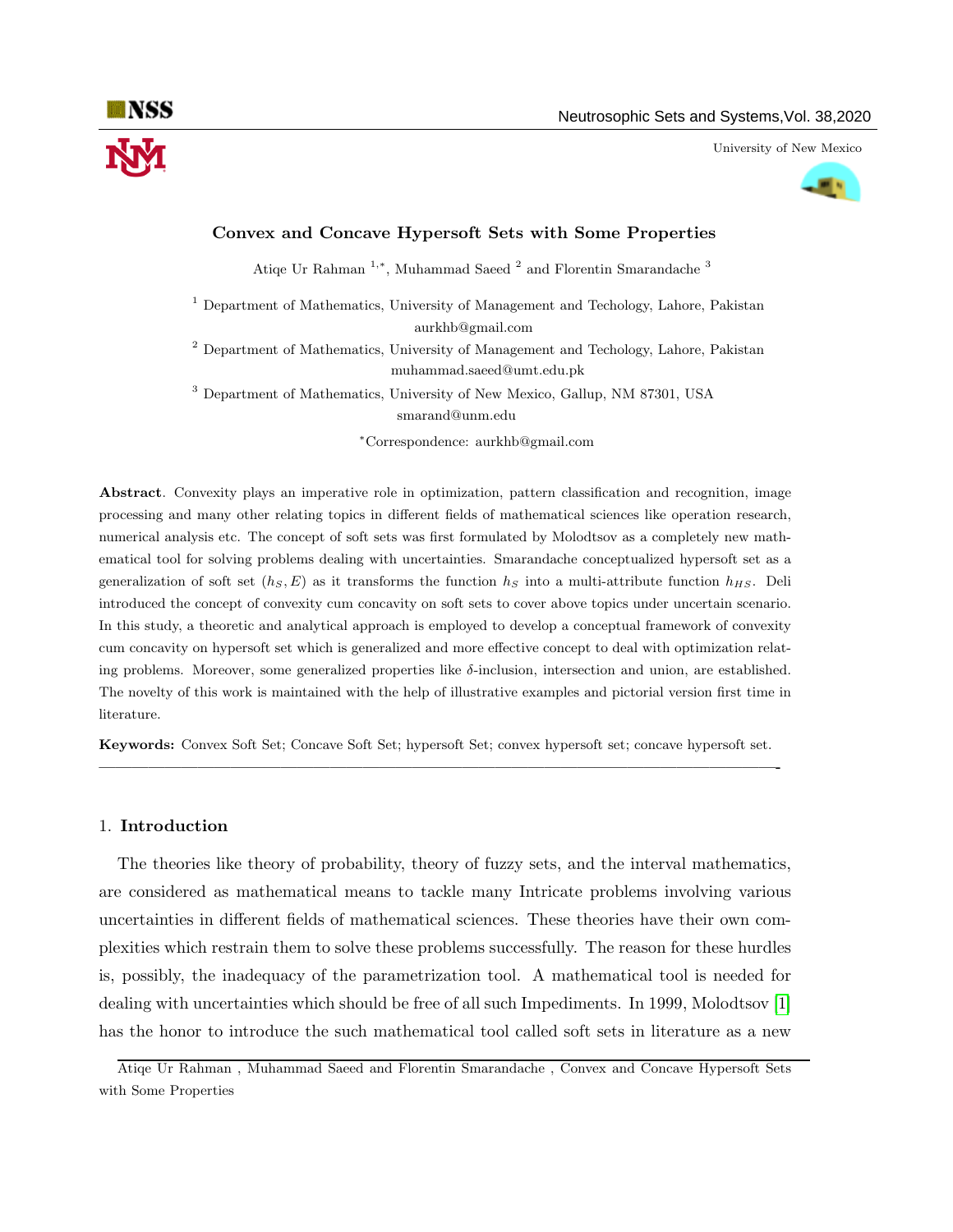parameterized family of subsets of the universe of discourse. In 2003, Maji et al. [\[2\]](#page-10-1) extended the concept and introduced some fundamental terminologies and operations like equality of two soft sets, subset and super set of a soft set, complement of a soft set, null soft set, absolute soft set, AND, OR and also the operations of union and intersection. They verified De Morgan's laws and a number of other results too. In 2005, Pei et al. [\[3\]](#page-10-2) discussed the relationship between soft sets and information systems. They showed the soft sets as a class of special information systems. In 2009, Ali et al. [\[4\]](#page-10-3) pointed several assertions in previous work of Maji et al. and defined new notions such as the restricted intersection, the restricted union, the restricted difference and the extended intersection of two soft sets. In 2010, 2011, Babitha et al. [\[5,](#page-10-4) [6\]](#page-11-1) introduced the concepts of soft set relations as a sub soft set of the Cartesian product of the soft sets and also discussed many related concepts such as equivalent soft set relation, partition, composition and function. In 2011, Sezgin et al. [\[7\]](#page-11-2), Ge et al. [\[8\]](#page-11-3), Fuli [\[9\]](#page-11-4) gave some modifications in the work of Maji et al. and also established some new results. Many researchers [\[10\]](#page-11-5)- [\[19\]](#page-11-6) developed certain hybrids with soft sets to get more generalized results for implementation in decision making and other related disciplines.

In 2013, Deli [\[20\]](#page-11-7) defined soft covex and soft concave sets with some properties. In 2016, Majeed [\[21\]](#page-11-8) investigated some more properties of convex soft sets. She developed the convex hull and the cone of a soft set with their generalized results. In 2018, Salih et al. [\[22\]](#page-11-9) defined strictly soft convex and strictly soft concave sets and they discussed their properties.

In 2018, Smarandache [\[23\]](#page-11-10) introduced the concept of hypersoft set and in 2020, M. Saeed et al. [\[24\]](#page-11-11) extended the concept and discussed the fundamentals of hypersoft set such as hypersoft subset, complement, not hypersoft set, aggregation operators along with hypersoft set relation, sub relation,complement relation, function, matrices and operations on hypersoft matrices.

Convexity is an essential concept in optimization, recognition and classification of certain patterns, processing and decomposition of images, antismatroids, discrete event simulation, duality problems and many other related topics in operation research, mathematical economics, numerical analysis and other mathematical sciences. Deli provided a mathematical tool to tackle all such problems under soft set environment. Hypersoft set theory is more generalized than soft set theory so it's the need of the literature to carve out a conceptual framework for solving such kind of problems under more generalized version i.e. hypersoft set. Therefore, to meet this demand, an abstract and analytical approach is utilized to develop a basic framework of convexity and concavity on hypersoft sets along with some important results. Examples and pictorial version of convexity and concavity on hypersoft sets are presented first time in literature.

The rest of this article is structured as follows: Section 2 recalls some basic definitions and terms from literature to support main results. Section 3 discusses the main results i.e. convex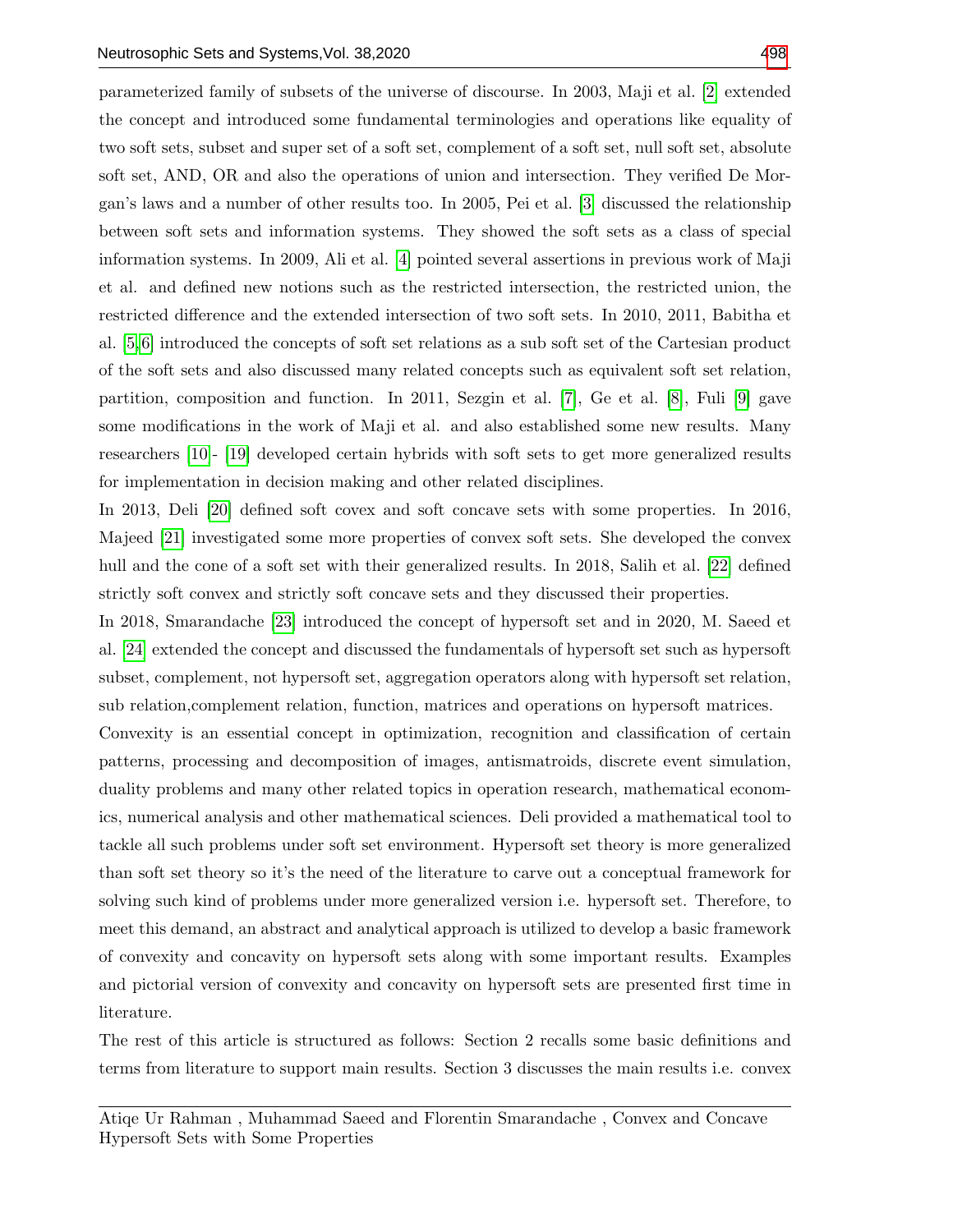and concave hypersoft sets along with some generalized results. Section 4 concludes the paper and describes future directions. Throughout the paper,  $G, J^{\bullet}$ , II and  $P(\Pi)$ , will play the role of  $R<sup>n</sup>$ , unit interval, universal set and power set respectively.

#### 2. Preliminaries

In this section, some fundamental terms regarding soft set, hypersoft set and their convexitycum-concavity are presented.

## Definition 2.1. [\[1\]](#page-10-0)(Soft Set)

Let II be an initial universe set and let E be a set of parameters. A pair  $(h<sub>S</sub>, E)$  is called a soft set over II, where  $h<sub>S</sub>$  is a mapping given by  $h<sub>S</sub> : E \to P(U)$ . In other words, a soft set  $(h<sub>S</sub>, E)$  over II is a parameterized family of subsets of II. For  $\omega \in E$ ,  $h<sub>S</sub>(\omega)$  may be considered as the set of  $\omega$ -elements or  $\omega$ -approximate elements of the soft set  $(h_S, E)$ .

## Definition 2.2. [\[2\]](#page-10-1)

Let  $(f_S, A)$  and  $(g_S, B)$  be two soft sets over a common universe II,

- (1) we say that  $(f_S, A)$  is a **soft subset** of  $(g_S, B)$  denoted by  $(f_S, A) \subseteq (g_S, B)$  if i  $A \subseteq B$ , and
	- ii  $\forall \omega \in A, f_S(\omega)$  and  $g_S(\omega)$  are identical approximations.
- (2) the **union** of  $(f_S, A)$  and  $(g_S, B)$ , denoted by  $(f_S, A) \cup (g_S, B)$ , is a soft set  $(h_S, C)$ , where  $C = A \cup B$  and  $\omega \in C$ ,

$$
h_S(\omega) = \begin{cases} f_S(\omega), & \omega \in A - B \\ g_S(\omega), & \omega \in B - A \\ f_S(\omega) \cup g_S(\omega), & \omega \in A \cap B \end{cases}
$$

(3) the intersection of  $(f_S, A)$  and  $(g_S, B)$  denoted by  $(f_S, A) \cap (g_S, B)$ , is a soft set  $(h_S, C)$ , where  $C = A \cap B$  and  $\omega \in C$ ,  $h_S(\omega) = f_S(\omega)$  or  $g_S(\omega)$  (as both are same set).

### Definition 2.3. [\[2\]](#page-10-1)(Complement of Soft Set)

The complement of a soft set  $(h_S, A)$ , denoted by  $(h_S, A)^c$ , is defined as  $(h_S, A)^c = (h_S^c, \neg A)$ where

$$
h_S{}^c : \neg A \to P(\amalg)
$$

is a mapping given by

$$
h_S^c(\omega) = \Pi - h_S(\neg \omega) \forall \omega \in \neg A.
$$

## Definition 2.4. [\[23\]](#page-11-10)(Hypersoft Set)

Let II be a universe of discourse, P(II) the power set of II. Let  $a_1, a_2, a_3, \ldots, a_n$ , for  $n \geq$ 1 , be n distinct attributes, whose corresponding attribute values are respectively the sets  $A_1, A_2, A_3, \ldots, A_n$ , with  $A_i \cap A_j = \emptyset$ , for  $i \neq j$ , and  $i, j \in \{1, 2, 3, \ldots, n\}$ . Then the pair

Atiqe Ur Rahman , Muhammad Saeed and Florentin Smarandache , Convex and Concave Hypersoft Sets with Some Properties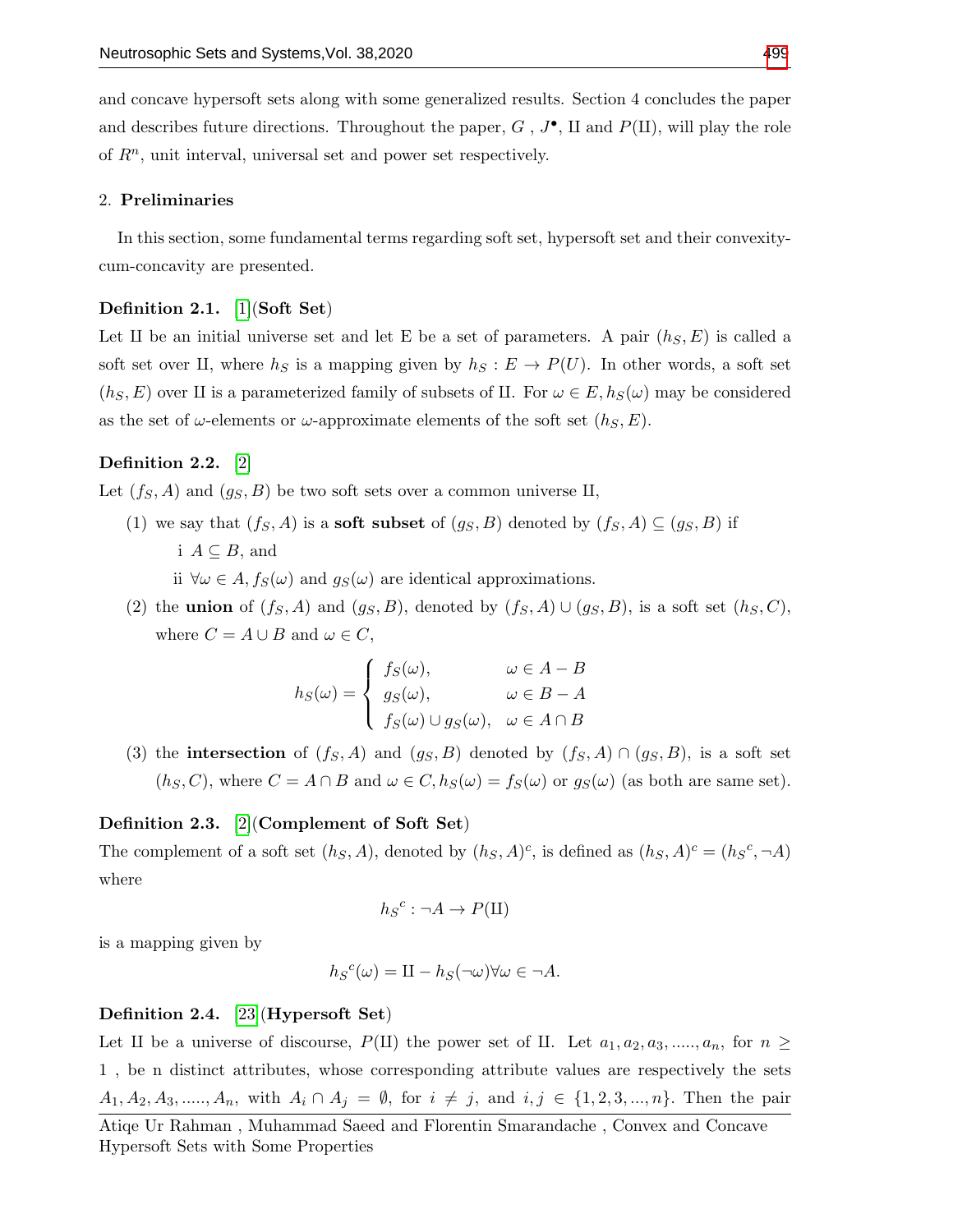$(h_{HS}, G)$ , where  $G = A_1 \times A_2 \times A_3 \times \ldots \times A_n$  and  $h_{HS} : G \to P(\Pi)$  is called a hypersoft Set over  $II$ .

## Definition 2.5. [\[24\]](#page-11-11)(Union of Hypersoft Sets)

Let  $(\Phi, G_1)$  and  $(\Psi, G_2)$  be two hypersoft sets over the same universal set II, then their union  $(\Phi, G_1) \cup (\Psi, G_2)$  is hypersoft set  $(h_{HS}, C)$ , where  $C = G_1 \cup G_2$ ;  $G_1 = A_1 \times A_2 \times A_3 \times \dots \times A_n$ ,  $G_2 = B_1 \times B_2 \times B_3 \times \ldots \times B_n$  and  $\forall e \in C$  with  $h_{HS}(e) =$  $\sqrt{ }$  $\int$  $\overline{\mathcal{L}}$  $\Phi(e)$ ,  $e \in G_1 - G_2$  $\Psi(e),\, e\in G_2-G_1$  $\Phi(e) \cup \Psi(e)$ ,  $e \in G_2 \cap G_1$ 

## Definition 2.6. [\[24\]](#page-11-11)(Intersection of Hypersoft Sets)

Let  $(\Phi, G_1)$  and  $(\Psi, G_2)$  be two hypersoft sets over the same universal set II, then their intersection  $(\Phi, G_1) \cap (\Psi, G_2)$  is hypersoft set  $(h_{HS}, C)$ , where  $C = G_1 \cap G_2$ ; where  $G_1 =$  $A_1 \times A_2 \times A_3 \times \ldots \times A_n$ ,  $G_2 = B_1 \times B_2 \times B_3 \times \ldots \times B_n$ . and  $\forall e \in C$  with  $h_{HS}(e) = \Phi(e) \cap \Psi(e)$ .

For more definition and results regarding hypersoft set, see [\[24–](#page-11-11)[27\]](#page-11-12).

## Definition 2.7.  $[20](\delta\text{-inclusion})$  $[20](\delta\text{-inclusion})$

The δ-inclusion of a soft set  $(h_S, \Lambda)$  (where  $\delta \subseteq \Pi$ ) is defined by

$$
(h_S, \Lambda)^{\delta} = \{ \omega \in \Lambda : h_S(\omega) \supseteq \delta \}
$$

### Definition 2.8. [\[20\]](#page-11-7)(Convex Soft Set)

The soft set  $(h_S, \Lambda)$  on  $\Lambda$  is called a convex soft set if

$$
h_S(\epsilon\omega + (1-\epsilon)\,\mu) \supseteq h_S(\omega) \cap h_S(\mu)
$$

for every  $\omega, \mu \in \Lambda$  and  $\epsilon \in J^{\bullet}$ .

## Definition 2.9. [\[20\]](#page-11-7)(Concave Soft Set)

The soft set  $(h_S, \Lambda)$  on  $\Lambda$  is called a concave soft set if

$$
h_S(\epsilon\omega + (1 - \epsilon)\,\mu) \subseteq h_S(\omega) \cup h_S(\mu)
$$

for every  $\omega, \mu \in \Lambda$  and  $\epsilon \in J^{\bullet}$ .

For more about convex soft, see [\[20,](#page-11-7) [21\]](#page-11-8).

#### 3. Convex and Concave hypersoft sets

Here convex hypersoft sets and concave hypersoft sets are defined and some important results are proved.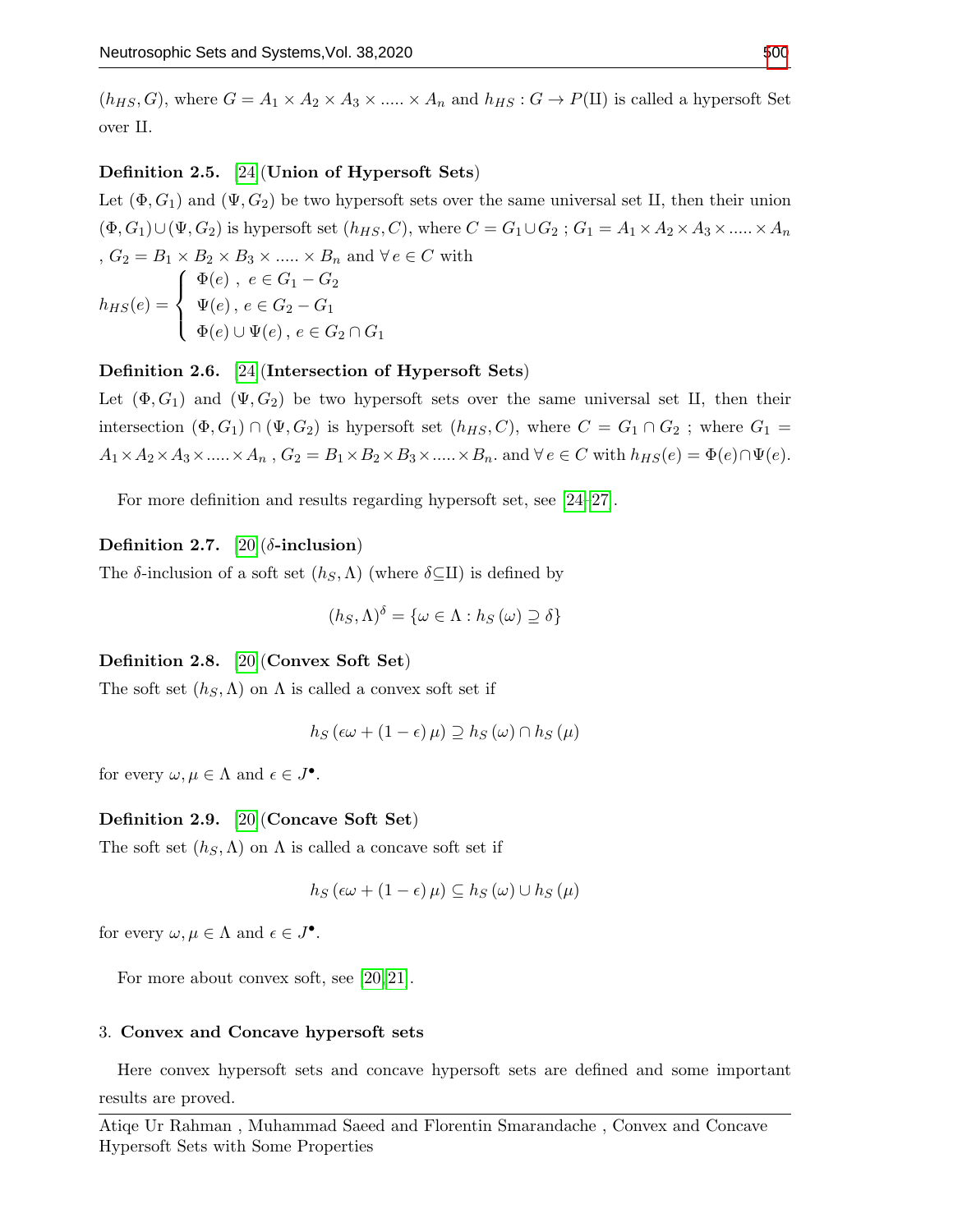

Figure 1. Convex hypersoft Set

# Definition 3.1.  $\delta$ -inclusion for hypersoft Set

The  $\delta$  – inclusion of a hypersoft set  $(h_{HS}, G)$  (where  $\delta \subseteq \Pi$ ) is defined by

$$
(h_{HS}, G)^{\delta} = \{ \underline{\omega} \in G : h_{HS}(\underline{\omega}) \supseteq \delta \}
$$

# Definition 3.2. Convex hypersoft Set

The hypersoft set  $(h_{HS}, G)$  is called a convex hypersoft set if

$$
h_{HS}(\epsilon \underline{\omega} + (1 - \epsilon) \mu) \supseteq h_{HS}(\underline{\omega}) \cap h_{HS}(\mu)
$$

for every  $\underline{\omega}$ ,  $\mu \in G$  where,  $G = A_1 \times A_2 \times A_3 \times \dots \times A_n$  with  $A_i \cap A_j = \emptyset$ , for  $i \neq j$ , and  $i, j \in \{1, 2, 3, ..., n\}$ ;  $h_{HS}: G \to P(\Pi)$  and  $\epsilon \in J^{\bullet}$ .

<span id="page-4-0"></span>Example 3.3. Suppose a university wants to observe(evaluate) the characteristics of its teach ers by some defined indicators. For this purpose, consider a set of teachers as a universe of discourse  $II = {t_1, t_2, t_3, ..., t_{10}}$ . The attributes of the teachers under consideration are the set  $\Lambda = \{A_1, A_2, A_3\}$ , where

 $A_1$  = Total experience in years

 $A_2$  = Total no. of publications

Atiqe Ur Rahman , Muhammad Saeed and Florentin Smarandache , Convex and Concave Hypersoft Sets with Some Properties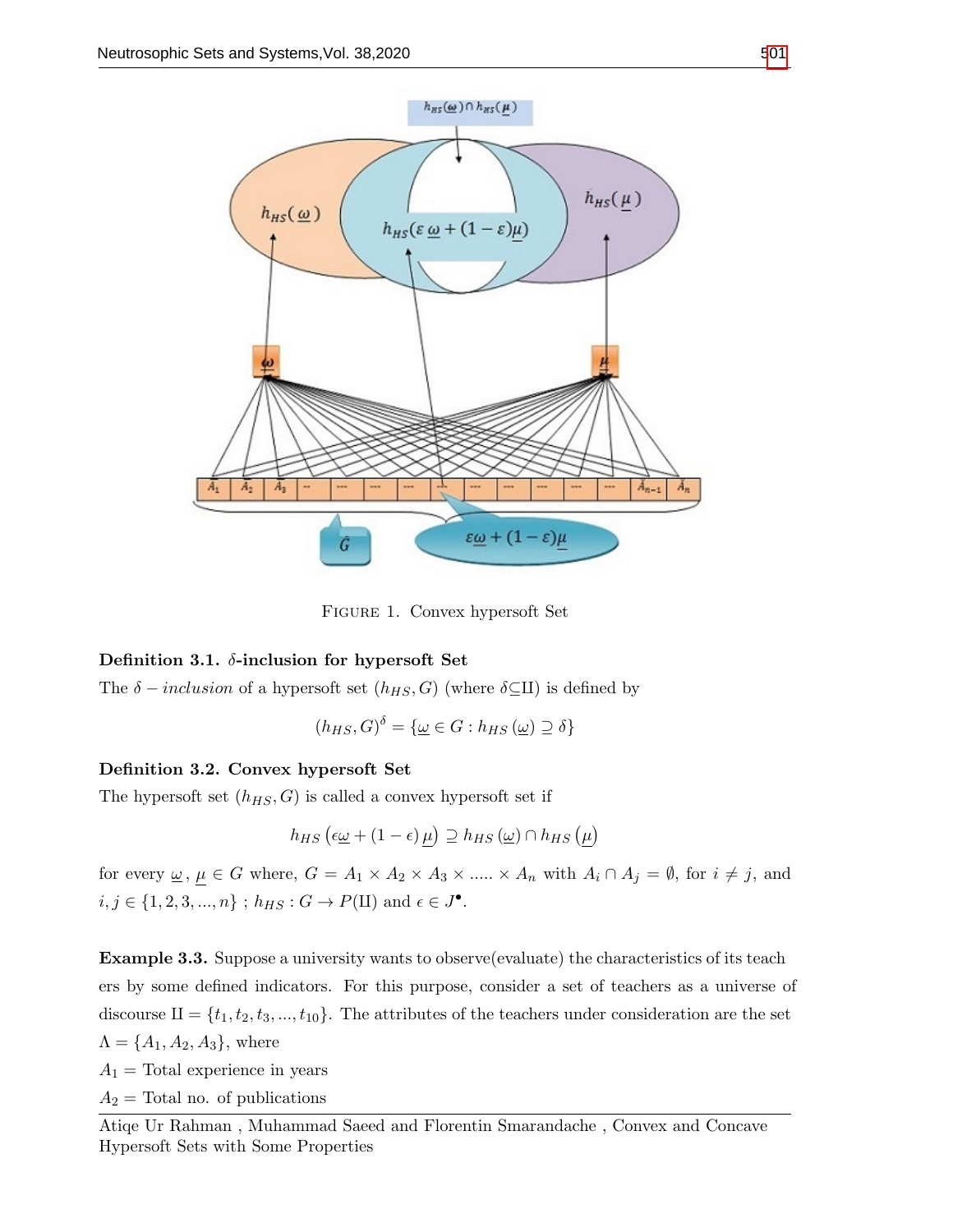$A_3$  = Student's evaluation against each teacher

such that the attributes values against these attributes respectively are the sets given as

 $A_1 = \{1year, 2years, 3years, 4years, 5years\}$  $A_2 = \{1, 2, 3, 4, 5\}$  $A_3 = \{Excellent(1), very good(2), good(3), average(4), bad(5)\}$ For simplicity, we write  $A_1 = \{1, 2, 3, 4, 5\}$  $A_2 = \{1, 2, 3, 4, 5\}$  $A_3 = \{1, 2, 3, 4, 5\}$ The hypersoft set  $(h_{HS}, G)$  is a function defined by the mapping  $h_{HS}: G \to P(\Pi)$  where  $G = A_1 \times A_2 \times A_3.$ 

Since the cartesian product of  $A_1 \times A_2 \times A_3$  is a 3-tuple. we consider  $\omega = (2, 1, 3)$ , then the function becomes  $h_{HS}(\underline{\omega}) = h_{HS}(2,1,3) = \{t_1, t_5\}$ . Also, consider  $\mu = (3, 2, 2)$ , then the function becomes  $h_{HS}(\mu) = h_{HS}(3, 2, 2) = \{t_1, t_3, t_4\}$ Now

<span id="page-5-0"></span>
$$
h_{HS}(\underline{\omega}) \cap h_{HS}(\underline{\mu}) = h_{HS}(\{2, 1, 3\}) \cap h_{HS}(\{3, 2, 2\}) = \{t_1, t_5\} \cap \{t_1, t_3, t_4\} = \{t_1\}
$$
 (1)

Let  $\epsilon = 0.6 \in J^{\bullet}$ , then, we have

 $\epsilon \underline{\omega} + (1 - \epsilon)\mu = 0.6(2, 1, 3) + (10.6)(3, 2, 2) = 0.6(2, 1, 3) + 0.4(3, 2, 2)$  $=(1.2, 0.6, 1.8) + (1.2, 0.8, 0.8) = (1.2 + 1.2, 0.6 + 0.8, 1.8 + 0.8) = (2.4, 1.4, 2.6)$ which is again a 3-tuple. By using the decimal round off property, we get  $(2, 1, 3)$ 

<span id="page-5-1"></span>
$$
h_{HS}(\epsilon \underline{\omega} + (1 - \epsilon)\underline{\mu}) = h_{HS}(2, 1, 3) = \{t_1, t_5\}
$$
\n(2)

it is vivid from equations [\(1\)](#page-5-0) and [\(2\)](#page-5-1), we have

$$
h_{HS}(\epsilon \underline{\omega} + (1 - \epsilon) \underline{\mu}) \supseteq h_{HS}(\underline{\omega}) \cap h_{HS}(\underline{\mu})
$$

**Theorem 3.4.**  $(f_{HS}, S) \cap (g_{HS}, T)$  is a convex hypersoft set when both  $(f_{HS}, S)$  and  $(g_{HS}, T)$ are convex hypersoft sets.

*Proof.* Suppose that  $(f_{HS}, S) \cap (g_{HS}, T) = (h_{HS}, G)$  with  $G = S \cap T$ , for  $\underline{\omega}_1, \underline{\omega}_2 \in G; \epsilon \in J^{\bullet}$ , we have then

$$
h_{HS}(\epsilon \underline{\omega}_1 + (1 - \epsilon) \underline{\omega}_2) = f_{HS}(\epsilon \underline{\omega}_1 + (1 - \epsilon) \underline{\omega}_2) \cap g_{HS}(\epsilon \underline{\omega}_1 + (1 - \epsilon) \underline{\omega}_2)
$$

As  $(f_{HS}, S)$  and  $(g_{HS}, T)$  are convex hypersoft sets,

$$
f_{HS}(\epsilon \underline{\omega}_1 + (1 - \epsilon) \underline{\omega}_2) \supseteq f_{HS}(\underline{\omega}_1) \cap f_{HS}(\underline{\omega}_2)
$$
  

$$
g_{HS}(\epsilon \underline{\omega}_1 + (1 - \epsilon) \underline{\omega}_2) \supseteq g_{HS}(\underline{\omega}_1) \cap g_{HS}(\underline{\omega}_2)
$$

Atiqe Ur Rahman , Muhammad Saeed and Florentin Smarandache , Convex and Concave Hypersoft Sets with Some Properties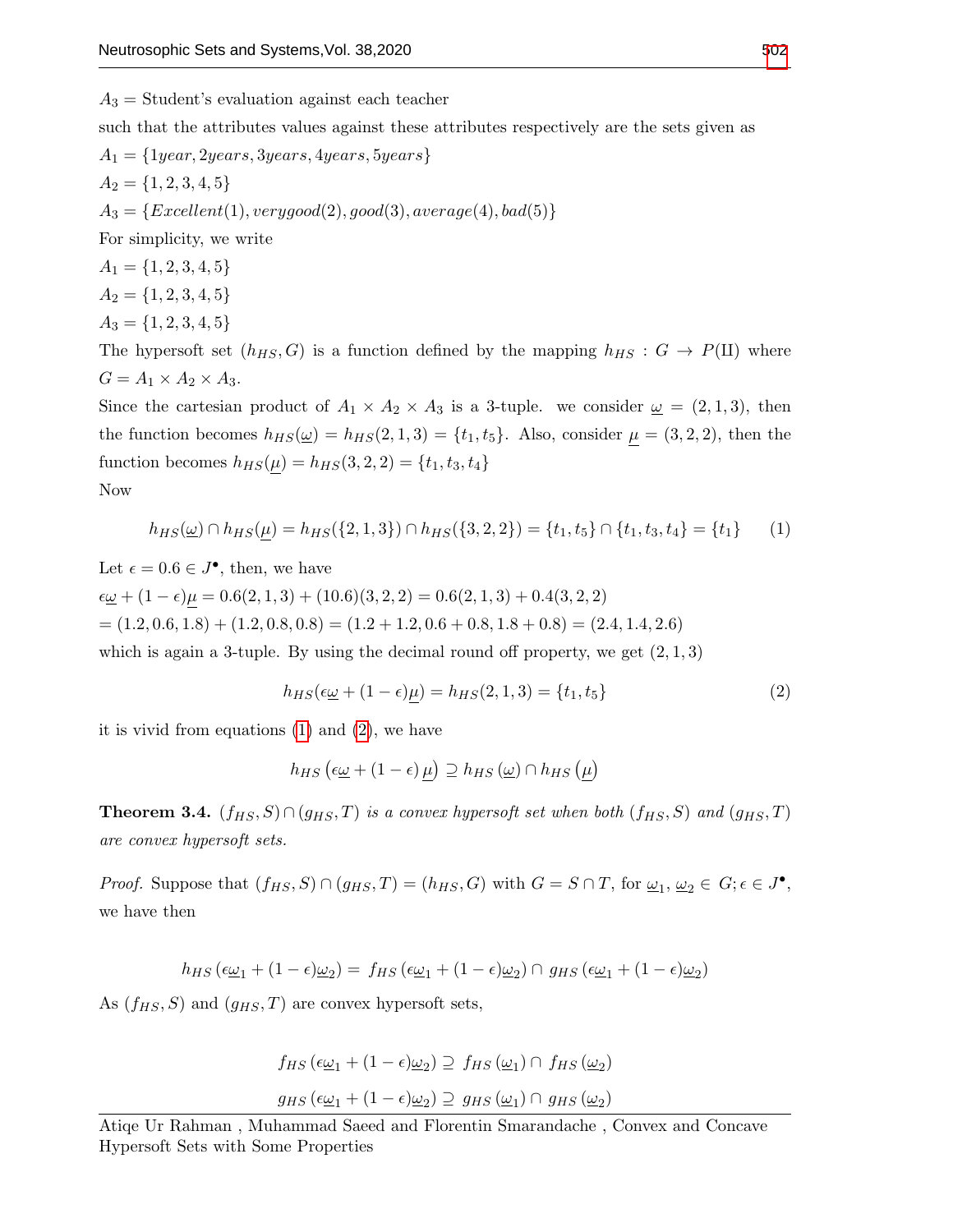which implies

$$
h_{HS}(\epsilon \underline{\omega}_1 + (1 - \epsilon) \underline{\omega}_2) \supseteq (f_{HS}(\underline{\omega}_1) \cap f_{HS}(\underline{\omega}_2)) \cap (g_{HS}(\underline{\omega}_1) \cap g_{HS}(\underline{\omega}_2))
$$

and thus

$$
h_{HS}(\epsilon \underline{\omega}_1 + (1 - \epsilon) \underline{\omega}_2) \supseteq h_{HS}(\underline{\omega}_1) \cap h_{HS}(\underline{\omega}_2)
$$

 $\Box$ 

**Remark 3.5.** If  $\{(h^i_{HS}, G_i) : i \in \{1, 2, 3, ...\} \}$  is any family of convex hypersoft sets, then the intersection  $\bigcap_{i\in I} (h^i_{HS}, G_i)$  is a convex hypersoft set.

**Remark 3.6.** The union of any family  $\{(h<sup>i</sup>_{HS}, G_i) : i \in \{1, 2, 3, ...\} \}$  of convex hypersoft sets is not necessarily a convex hypersoft set.

**Theorem 3.7.**  $(h_{HS}, G)$  is convex hypersoft set iff for every  $\epsilon \in J^{\bullet}$  and  $\delta \in P(\Pi), (h_{HS}, G)^{\delta}$ is convex hypersoft set.

*Proof.* Suppose  $(h_{HS}, G)$  is convex hypersoft set. If  $\underline{\omega}, \mu \in G$  and  $\delta \in P(\Pi)$ , then  $h_{HS}(\underline{\omega}) \supseteq \delta$ and  $h_{HS}(\mu) \supseteq \delta$ , it implies that  $h_{HS}(\underline{\omega}) \cap h_{HS}(\mu) \supseteq \delta$ . So we have,

$$
h_{HS}(\epsilon \underline{\omega} + (1 - \epsilon)\mu) \supseteq h_{HS}(\underline{\omega}) \cap h_{HS}(\mu) \supseteq \delta
$$

 $\Rightarrow h_{HS} (\epsilon \underline{\omega} + (1 - \epsilon) \mu) \supseteq \delta$ 

thus  $(h_{HS}, G)$ <sup> $\delta$ </sup> is convex hypersoft set.

Conversely suppose that  $(h_{HS}, G)$ <sup> $\delta$ </sup> is convex hypersoft set for every  $\epsilon \in J^{\bullet}$ . For  $\underline{\omega}, \mu \in G$ ,  $(h_{HS}, G)$ <sup>δ</sup> is convex hypersoft set with  $\delta = h_{HS}(\underline{\omega}) \cap h_{HS}(\mu)$ . Since  $h_{HS}(\underline{\omega}) \supseteq \delta$  and  $h_{HS}(\mu) \supseteq \delta$ , we have  $\underline{\omega} \in (h_{HS}, G)^{\delta}$  and  $\mu \in (h_{HS}, G)^{\delta}$ ,  $\Rightarrow \epsilon_{\underline{\omega}} + (1 - \epsilon) \mu \in (h_{HS}, G)^{\delta}.$ 

Therefore,

$$
h_{HS}\left(\epsilon\underline{\omega} + (1-\epsilon)\,\underline{\mu}\right) \supseteq \delta
$$

So

$$
h_{HS} \left( \epsilon \underline{\omega} + (1 - \epsilon) \underline{\mu} \right) \supseteq h_{HS} \left( \underline{\omega} \right) \cap h_{HS} \left( \underline{\mu} \right),
$$

Hence  $(h_{HS}, G)$  is convex hypersoft set.  $\Box$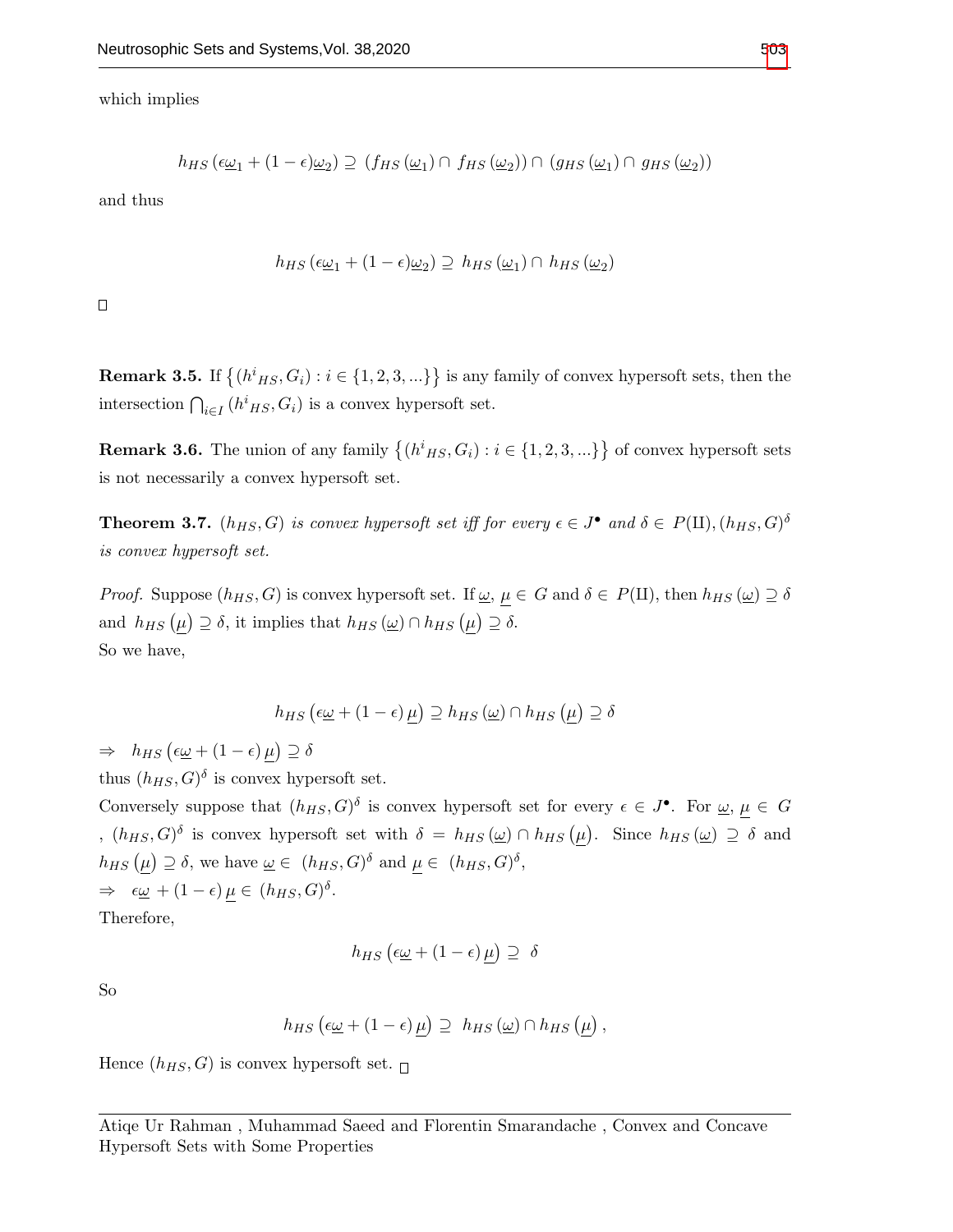

Figure 2. Concave hypersoft Set

# Definition 3.8. Concave hypersoft Set

The hypersoft set  $(h_{HS}, G)$  on  $\Lambda$  is called a *concave hypersoft set* if

$$
h_{HS}(\epsilon \underline{\omega} + (1 - \epsilon) \underline{\mu}) \subseteq h_{HS}(\underline{\omega}) \cup h_{HS}(\underline{\mu})
$$

for every  $\underline{\omega} = (A_1, A_2, A_3, \dots, A_n)$ ,  $\underline{\mu} = (B_1, B_2, B_3, \dots, B_n) \in G$  where,  $G = A_1 \times A_2 \times A_3 \times$  $\dots \times A_n$  with  $A_i \cap A_j = \emptyset$ , for  $i \neq j$ , and  $i, j \in \{1, 2, 3, ..., n\}$ ;  $h_{HS} : G \to P(\Pi)$  and  $\epsilon \in J^{\bullet}$ .

Example 3.9. Considering given data in Example [3.3,](#page-4-0) we have

<span id="page-7-0"></span>
$$
h_{HS}(\underline{\omega}) \cup h_{HS}(\mu) = h_{HS}(\{2, 1, 3\}) \cup h_{HS}(\{3, 2, 2\}) = \{t_1, t_5\} \cup \{t_1, t_3, t_4\} = \{t_1, t_3, t_4, t_5\} \tag{3}
$$

it is vivid from equations [\(2\)](#page-5-1) and [\(3\)](#page-7-0), we have

$$
h_{HS}(\epsilon \underline{\omega} + (1 - \epsilon) \underline{\mu}) \subseteq h_{HS}(\underline{\omega}) \cup h_{HS}(\underline{\mu})
$$

**Theorem 3.10.**  $(f_{HS}, S) \cup (g_{HS}, T)$  is a concave hypersoft set when both  $(f_{HS}, S)$  and  $(g_{HS}, T)$ are concave hypersoft sets.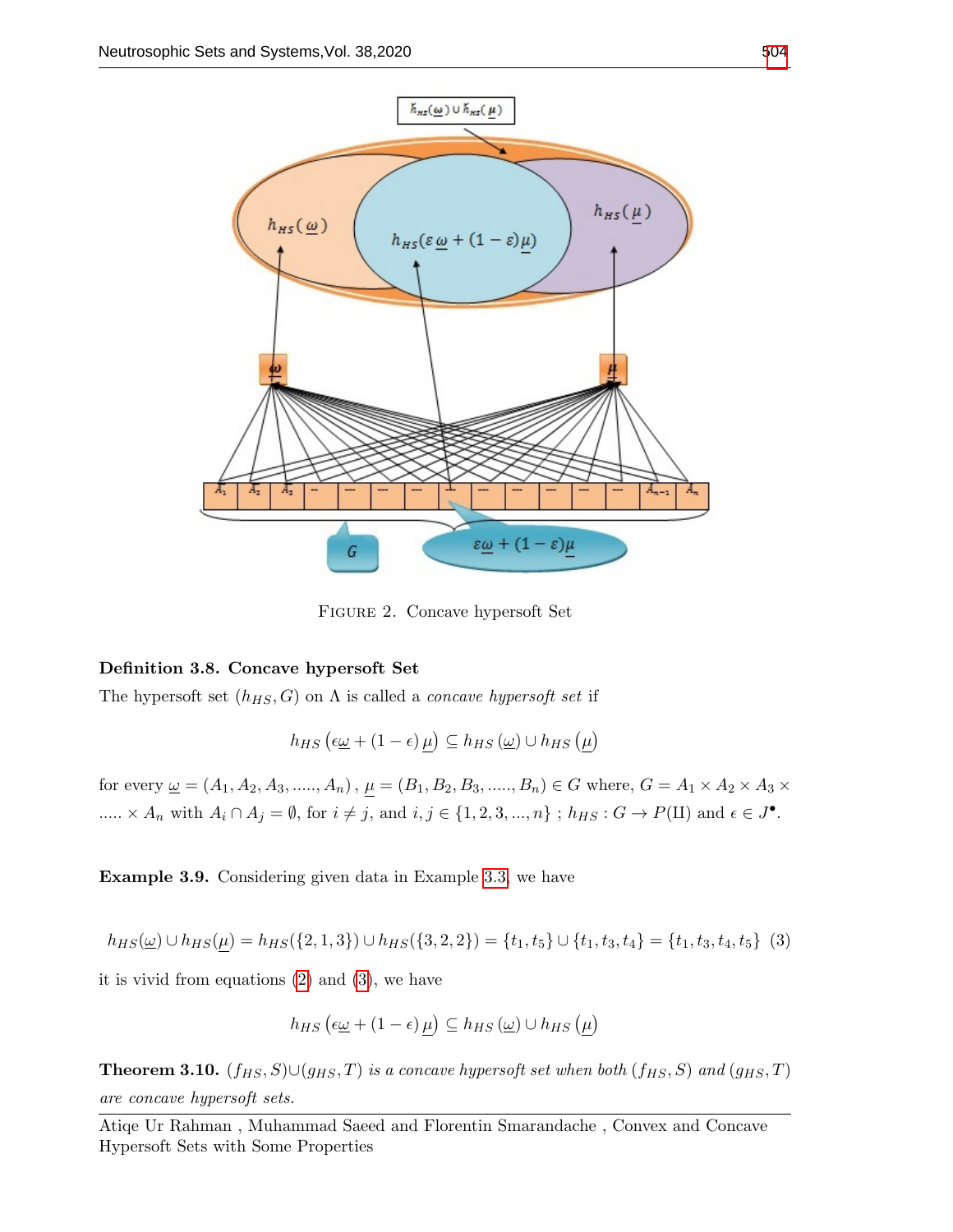*Proof.* Suppose that  $(f_{HS}, S) \cup (g_{HS}, T) = (h_{HS}, G)$  with  $G = S \cup T$ , for  $\underline{\omega}_1, \underline{\omega}_2 \in G; \epsilon \in J^{\bullet}$ , we have then

$$
h_{HS}(\epsilon \underline{\omega}_1 + (1 - \epsilon) \underline{\omega}_2) = f_{HS}(\epsilon \underline{\omega}_1 + (1 - \epsilon) \underline{\omega}_2) \cup g_{HS}(\epsilon \underline{\omega}_1 + (1 - \epsilon) \underline{\omega}_2)
$$

As  $(f_{HS}, S)$  and  $(g_{HS}, T)$  are concave hypersoft sets,

$$
f_{HS} (\epsilon \underline{\omega}_1 + (1 - \epsilon) \underline{\omega}_2) \subseteq f_{HS} (\underline{\omega}_1) \cup f_{HS} (\underline{\omega}_2)
$$
  

$$
g_{HS} (\epsilon \underline{\omega}_1 + (1 - \epsilon) \underline{\omega}_2) \subseteq g_{HS} (\underline{\omega}_1) \cup g_{HS} (\underline{\omega}_2)
$$

which implies

$$
h_{HS}(\epsilon \underline{\omega}_1 + (1 - \epsilon) \underline{\omega}_2) \subseteq (f_{HS}(\underline{\omega}_1) \cup f_{HS}(\underline{\omega}_2)) \cup (g_{HS}(\underline{\omega}_1) \cup g_{HS}(\underline{\omega}_2))
$$

and thus

$$
h_{HS}(\epsilon \underline{\omega}_1 + (1 - \epsilon) \underline{\omega}_2) \subseteq h_{HS}(\underline{\omega}_1) \cup h_{HS}(\underline{\omega}_2)
$$

 $\Box$ 

**Remark 3.11.** If  $\{( {\check{n}}^i_{HS}, G_i) : i \in \{1, 2, 3, ...\} \}$  is any family of concave hypersoft sets, then the union  $\bigcup_{i \in I} (\check{h}^i_{HS}, G_i)$  is a concave hypersoft set.

Theorem 3.12.  $(f_{HS}, S) \cap (g_{HS}, T)$  is a concave hypersoft set when both  $(f_{HS}, S)$  and  $(g_{HS}, T)$ are concave hypersoft sets.

*Proof.* Suppose that  $(f_{HS}, S) \cap (g_{HS}, T) = (h_{HS}, G)$  with  $G = S \cap T$ , for  $\underline{\omega}_1, \underline{\omega}_2 \in G$ ;  $\epsilon \in J^{\bullet}$ , we have then

$$
h_{HS}(\epsilon \underline{\omega}_1 + (1 - \epsilon)\underline{\omega}_2) = f_{HS}(\epsilon \underline{\omega}_1 + (1 - \epsilon)\underline{\omega}_2) \cap g_{HS}(\epsilon \underline{\omega}_1 + (1 - \epsilon)\underline{\omega}_2)
$$

As  $(f_{HS}, S)$  and  $(g_{HS}, T)$  are concave hypersoft sets,

$$
f_{HS} \left(\epsilon \underline{\omega}_1 + (1 - \epsilon) \underline{\omega}_2\right) \subseteq f_{HS} \left(\underline{\omega}_1\right) \cup f_{HS} \left(\underline{\omega}_2\right)
$$

$$
g_{HS}(\epsilon \underline{\omega}_1 + (1 - \epsilon) \underline{\omega}_2) \subseteq g_{HS}(\underline{\omega}_1) \cup g_{HS}(\underline{\omega}_2)
$$

which implies

$$
h_{HS}(\epsilon \underline{\omega}_1 + (1 - \epsilon) \underline{\omega}_2) \subseteq (f_{HS}(\underline{\omega}_1) \cup f_{HS}(\underline{\omega}_2)) \cap (g_{HS}(\underline{\omega}_1) \cup g_{HS}(\underline{\omega}_2))
$$

and thus

$$
h_{HS}(\epsilon \underline{\omega}_1 + (1 - \epsilon) \underline{\omega}_2) \subseteq h_{HS}(\underline{\omega}_1) \cup h_{HS}(\underline{\omega}_2)
$$

 $\Box$ 

**Remark 3.13.** The intersection of any family  $\{(h^i_{HS}, G_i) : i \in \{1, 2, 3, ...\} \}$  of concave hypersoft sets is a concave hypersoft set.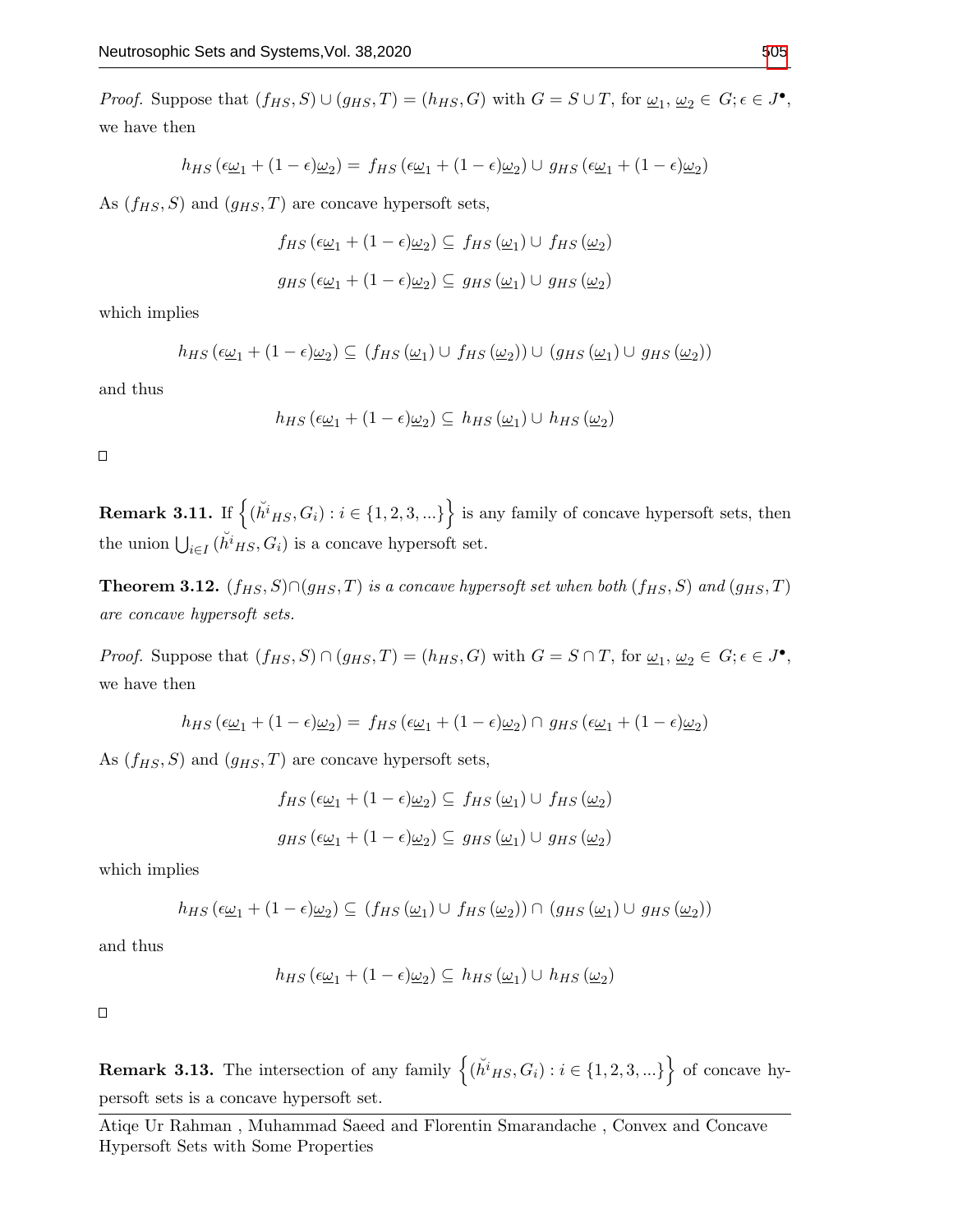**Theorem 3.14.**  $(h_{HS}, G)^c$  is a convex hypersoft set when  $(h_{HS}, G)$  is a concave hypersoft set.

*Proof.* Suppose that for  $\underline{\omega}_1, \underline{\omega}_2 \in G$ ,  $\epsilon \in J^{\bullet}$  and  $(h_{HS}, G)$  be concave hypersoft set. Since  $(h_{HS}, G)$  is concave hypersoft set,

$$
h_{HS}(\epsilon \underline{\omega}_1 + (1 - \epsilon) \underline{\omega}_2) \subseteq h_{HS}(\underline{\omega}_1) \cup h_{HS}(\underline{\omega}_2)
$$

or

$$
\amalg \langle h_{HS}(\epsilon \underline{\omega}_1 + (1 - \epsilon) \underline{\omega}_2) \supseteq \amalg \langle h_{HS}(\underline{\omega}_1) \cup h_{HS}(\underline{\omega}_2) \rangle
$$

If  $h_{HS}(\underline{\omega_1}) \supset h_{HS}(\underline{\omega_2})$  then  $h_{HS}(\underline{\omega_1}) \cup h_{HS}(\underline{\omega_2}) = h_{HS}(\underline{\omega_1})$  therefore,

<span id="page-9-0"></span>
$$
\Pi \backslash h_{HS} \left( \epsilon \underline{\omega}_1 + (1 - \epsilon) \underline{\omega}_2 \right) \supseteq \Pi \backslash h_{HS} \left( \underline{\omega}_1 \right). \tag{4}
$$

If  $h_{HS}(\underline{\omega_1}) \subset h_{HS}(\underline{\omega_2})$  then  $h_{HS}(\underline{\omega_1}) \cup h_{HS}(\underline{\omega_2}) = h_{HS}(\underline{\omega_2})$  therefore,

<span id="page-9-1"></span>
$$
\Pi \backslash h_{HS} \left( \epsilon \underline{\omega}_1 + (1 - \epsilon) \underline{\omega}_2 \right) \supseteq \Pi \backslash h_{HS} \left( \underline{\omega}_2 \right). \tag{5}
$$

From  $(4)$  and  $(5)$ , we have

$$
\mathcal{H}\backslash h_{HS}\left(\epsilon\underline{\omega}_1 + (1-\epsilon)\underline{\omega}_2\right) \supseteq (\mathcal{H}\backslash h_{HS}\left(\underline{\omega}_1\right)) \cap (\mathcal{H}\backslash h_{M}\left(\underline{\omega}_2\right)).
$$

So,  $(h_{HS}, G)^c$  is a convex hypersoft set.

**Theorem 3.15.**  $(h_{HS}, G)^c$  is a concave hypersoft set when  $(h_{HS}, G)$  is a convex hypersoft set.

*Proof.* Suppose that for  $\underline{\omega}_1, \underline{\omega}_2 \in G$ ,  $\epsilon \in J^{\bullet}$  and  $(h_{HS}, G)$  be convex hypersoft set. since  $(h_{HS}, G)$  is convex hypersoft set,

$$
h_{HS}(\epsilon \underline{\omega}_1 + (1 - \epsilon) \underline{\omega}_2) \supseteq h_{HS}(\underline{\omega}_1) \cap h_{HS}(\underline{\omega}_2)
$$

or

$$
\amalg \langle h_{HS} \left( \epsilon \underline{\omega}_1 + (1 - \epsilon) \underline{\omega}_2 \right) \subseteq \amalg \langle \{ h_{HS} \left( \underline{\omega}_1 \right) \cap h_{HS} \left( \underline{\omega}_2 \right) \} \rangle
$$

If  $h_{HS}(\underline{\omega_1}) \supset h_{HS}(\underline{\omega_2})$  then  $h_{HS}(\underline{\omega_1}) \cap h_{HS}(\underline{\omega_2}) = h_{HS}(\underline{\omega_2})$  therefore,

<span id="page-9-2"></span>
$$
\text{II}\langle h_{HS}\left(\epsilon \underline{\omega}_1 + (1 - \epsilon)\underline{\omega}_2\right) \subseteq \text{II}\langle h_{HS}\left(\underline{\omega}_2\right). \tag{6}
$$

If  $h_{HS}(\underline{\omega_1}) \subset h_{HS}(\underline{\omega_2})$  then  $h_{HS}(\underline{\omega_1}) \cap h_{HS}(\underline{\omega_2}) = h_{HS}(\underline{\omega_1})$  therefore,

<span id="page-9-3"></span>
$$
\Pi \backslash h_{HS} \left( \epsilon \underline{\omega}_1 + (1 - \epsilon) \underline{\omega}_2 \right) \subseteq \Pi \backslash h_{HS} \left( \underline{\omega}_1 \right). \tag{7}
$$

From  $(6)$  and  $(7)$ , we have

$$
\Pi \backslash h_{HS} \left( \epsilon \underline{\omega}_1 + (1 - \epsilon) \underline{\omega}_2 \right) \supseteq (\Pi \backslash h_{HS} \left( \underline{\omega}_1 \right)) \cup (\Pi \backslash h_M \left( \underline{\omega}_2 \right)).
$$

So  $(h_{HS}, G)^c$  is a concave hypersoft set.

**Theorem 3.16.**  $(h_{HS}, G)$  is concave hypersoft set iff for every  $\epsilon \in J^{\bullet}$  and  $\delta \in P(\Pi), (h_{HS}, G)^{\delta}$ is concave hypersoft set.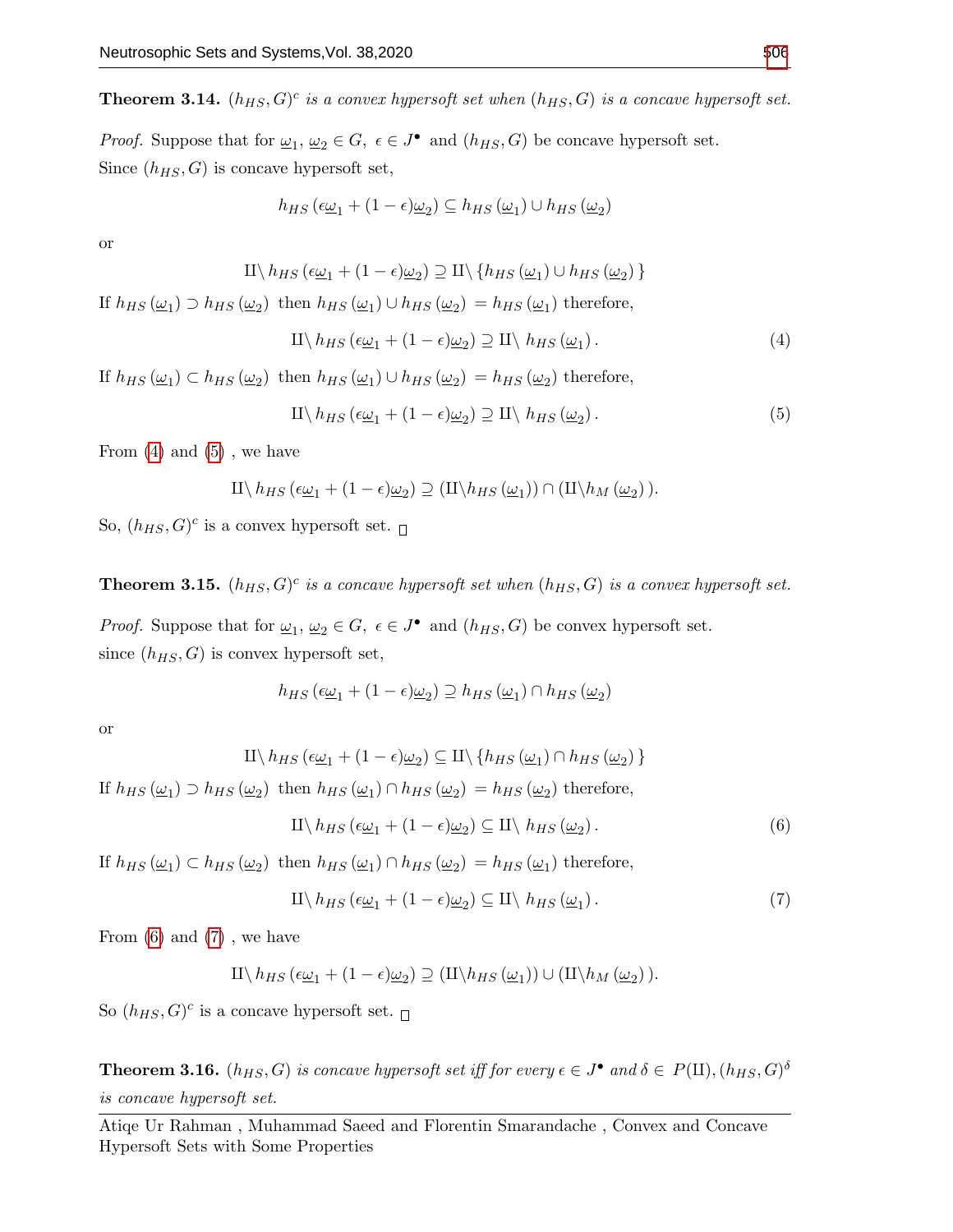*Proof.* Suppose  $(h_{HS}, G)$  is concave hypersoft set. If  $\underline{\omega}$ ,  $\mu \in G$  and  $\delta \in P(\Pi)$ , then  $h_{HS}(\underline{\omega}) \supseteq \delta$ and  $h_{HS}(\mu) \supseteq \delta$ , it implies that  $h_{HS}(\underline{\omega}) \cup h_{HS}(\mu) \supseteq \delta$ . So we have,

$$
\delta \subseteq h_{HS}(\underline{\omega}) \cap h_{HS}(\underline{\mu}) \subseteq h_{HS}(\epsilon \underline{\omega} + (1 - \epsilon) \underline{\mu}) \subseteq h_{HS}(\underline{\omega}) \cup h_{HS}(\underline{\mu})
$$

 $\Rightarrow \delta \subseteq h_{HS} (\epsilon \underline{\omega} + (1 - \epsilon) \mu)$ 

thus  $(h_{HS}, G)$ <sup> $\delta$ </sup> is concave hypersoft set.

Conversely suppose that  $(h_{HS}, G)$ <sup> $\delta$ </sup> is concave hypersoft set for every  $\epsilon \in J^{\bullet}$ . For  $\underline{\omega}, \mu \in G$ ,  $(h_{HS}, G)$ <sup>δ</sup> is concave hypersoft set with  $\delta = h_{HS}(\underline{\omega}) \cup h_{HS}(\mu)$ . Since  $h_{HS}(\underline{\omega}) \subseteq \delta$  and  $h_{HS}(\mu) \subseteq \delta$ , we have  $\underline{\omega} \in (h_{HS}, G)^{\delta}$  and  $\mu \in (h_{HS}, G)^{\delta}$ ,  $\Rightarrow \epsilon_{\underline{\omega}} + (1 - \epsilon) \mu \in (h_{HS}, G)^{\delta}.$ 

Therefore,

$$
h_{HS}\left(\epsilon\underline{\omega} + (1-\epsilon)\underline{\mu}\right) \subseteq \delta
$$

So

$$
h_{HS} \left( \epsilon \underline{\omega} + (1 - \epsilon) \underline{\mu} \right) \subseteq h_{HS} \left( \underline{\omega} \right) \cup h_{HS} \left( \underline{\mu} \right),
$$

Hence  $(h_{HS}, G)$  is concave hypersoft set.  $\Box$ 

#### 4. Conclusion

In this study, convexity cum concavity on hypersoft sets, is conceptualized by adopting an abstract and analytical technique. This is novel addition in the literature and may enable the researchers to deal important applications of convexity under hypersoft environment with precise results. Moreover, some important results are established. Future work may include the introduction of strictly and strongly conexity cum concavity, convex hull, convex cone and many other types of convexity like  $(m, n)$ -convexity,  $\phi$ -convexity, graded convexity, triangular convexity, concavoconvexity etc. on hypersoft set. It may also include the extension of this work by considering the modified versions of complement, intersection and union as discussed in  $[2] - [4]$  $[2] - [4]$  $[2] - [4]$ .

#### References

- <span id="page-10-0"></span>[1] Molodtsov, D., Soft Set Theory - First Results, Comput. Math. with Appl. 1999, 37, 19-31.
- <span id="page-10-1"></span>[2] Maji, P.K.; Biswas, R., and Roy, A. R., Soft Set Theory, Comput. Math. with Appl. 2003, 45, 555-562.
- <span id="page-10-2"></span>[3] Pei. D., and Miao. D., From soft set to information system, In international conference of granular computing, IEEE 2005, 2, 617-621.
- <span id="page-10-3"></span>[4] Ali, M. I.; Feng, F.; Liu, X.; Min, W. K., and Sabir, M., On some new operations in soft set theory, Comput. Math. with Appl. 2009, 57, 1547-1553.
- <span id="page-10-4"></span>[5] Babitha K.V., and Sunil J.J., Soft set relations and functions, Comput. Math. with Appl. 2010, 60, 1840-1849.